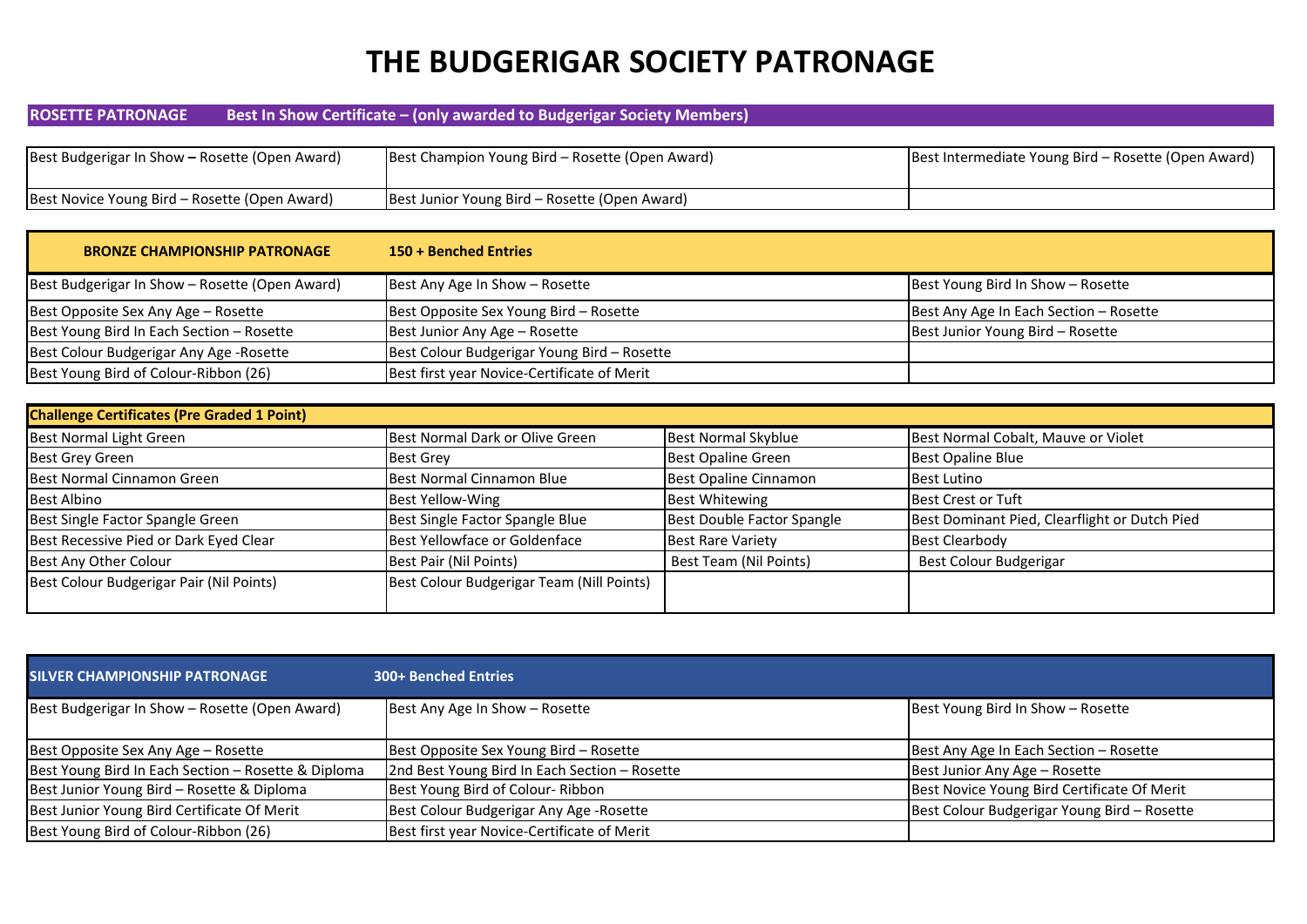| <b>Challenge Certificates (Graded on the Day)</b> |                                            |                            |                                               |
|---------------------------------------------------|--------------------------------------------|----------------------------|-----------------------------------------------|
| Best Normal Light Green                           | Best Normal Dark or Olive Green            | <b>Best Normal Skyblue</b> | Best Normal Cobalt, Mauve or Violet           |
| <b>Best Grey Green</b>                            | <b>Best Grey</b>                           | <b>Best Opaline Green</b>  | <b>Best Opaline Blue</b>                      |
| Best Normal Cinnamon Green                        | Best Normal Cinnamon Blue                  | Best Opaline Cinnamon      | Best Lutino                                   |
| Best Albino                                       | Best Yellow-Wing                           | <b>Best Whitewing</b>      | Best Crest or Tuft                            |
| Best Single Factor Spangle Green                  | Best Single Factor Spangle Blue            | Best Double Factor Spangle | Best Dominant Pied, Clearflight or Dutch Pied |
| Best Recessive Pied or Dark Eyed Clear            | Best Yellowface or Goldenface              | <b>Best Rare Variety</b>   | <b>Best Clearbody</b>                         |
| Best Any Other Colour                             | Best Pair (Nil Points)                     | Best Team (Nil Points)     | Best Colour Budgerigar                        |
| Best Colour Budgerigar Pair (Nil Points)          | Best Colour Budgerigar Team - (Nil Points) |                            |                                               |

| <b>GOLD CHAMPIONSHIP PATRONAGE</b>             | <b>500+ Benched Entries</b>                         |                                               |
|------------------------------------------------|-----------------------------------------------------|-----------------------------------------------|
| Best Budgerigar In Show - Rosette (Open Award) | Best Any Age In Show - Rosette                      | Best Young Bird In Show - Rosette             |
| Best Opposite Sex Any Age - Rosette            | Best Opposite Sex Young Bird - Rosette              | Best Any Age In Each Section - Rosette        |
| 2nd Best Any Age In Each Section - Rosette     | Best Young Bird In Each Section - Rosette & Diploma | 2nd Best Young Bird In Each Section - Rosette |
| 3rd Best Young Bird In Each Section - Rosette  | 4th Best Young Bird In Each Section - Rosette       | Best Junior Any Age - Rosette                 |
| Best Junior Young Bird - Rosette & Diploma     | Best Colour Budgerigar Pair - Rosette               | Best Colour Budgerigar Team - Rosettes        |
| Best Novice Any Age Certificate Of Merit       | Best Novice Young Bird Certificate Of Merit         | Best Junior Any Age Certificate Of Merit      |
| Best Junior Young Bird Certificate Of Merit    | Best first year Novice-Certificate of Merit         |                                               |

| Challenge Certificates in both Any Age and Young Bird (Pre-Graded Minimum of 3pts) |                                          |                            |                                               |
|------------------------------------------------------------------------------------|------------------------------------------|----------------------------|-----------------------------------------------|
| Best Normal Light Green                                                            | Best Normal Dark or Olive Green          | <b>Best Normal Skyblue</b> | Best Normal Cobalt, Mauve or Violet           |
| <b>Best Grey Green</b>                                                             | <b>Best Grey</b>                         | <b>Best Opaline Green</b>  | <b>Best Opaline Blue</b>                      |
| Best Normal Cinnamon Green                                                         | Best Normal Cinnamon Blue                | Best Opaline Cinnamon      | <b>Best Lutino</b>                            |
| <b>Best Albino</b>                                                                 | Best Yellow-Wing                         | <b>Best Whitewing</b>      | <b>Best Crest or Tuft</b>                     |
| Best Single Factor Spangle Green                                                   | Best Single Factor Spangle Blue          | Best Double Factor Spangle | Best Dominant Pied, Clearflight or Dutch Pied |
| Best Recessive Pied or Dark Eyed Clear                                             | Best Yellowface or Goldenface            | <b>Best Rare Variety</b>   | <b>Best Clearbody</b>                         |
| Best Any Other Colour                                                              | Best Pair (Nil Points)                   | Best Team (Nil Points)     | Best Colour Budgerigar                        |
| Best Colour Budgerigar Pair (Nil Points)                                           | Best Colour Budgerigar Team (Nil Points) |                            |                                               |

| PLATINUM CHAMPIONSHIP PATRONAGE 700+ Benched Entries                                                                                               |                                        |                                        |  |
|----------------------------------------------------------------------------------------------------------------------------------------------------|----------------------------------------|----------------------------------------|--|
| Best Young Bird In Show - Rosette<br>Best Budgerigar In Show - Rosette (Open Award)<br>Best Any Age In Show - Rosette                              |                                        |                                        |  |
| Best Opposite Sex Any Age – Rosette                                                                                                                | Best Opposite Sex Young Bird - Rosette | Best Any Age In Each Section - Rosette |  |
| 2nd Best Any Age In Each Section - Rosette<br>Best Young Bird In Each Section - Rosette & Diploma<br>2nd Best Young Bird In Each Section - Rosette |                                        |                                        |  |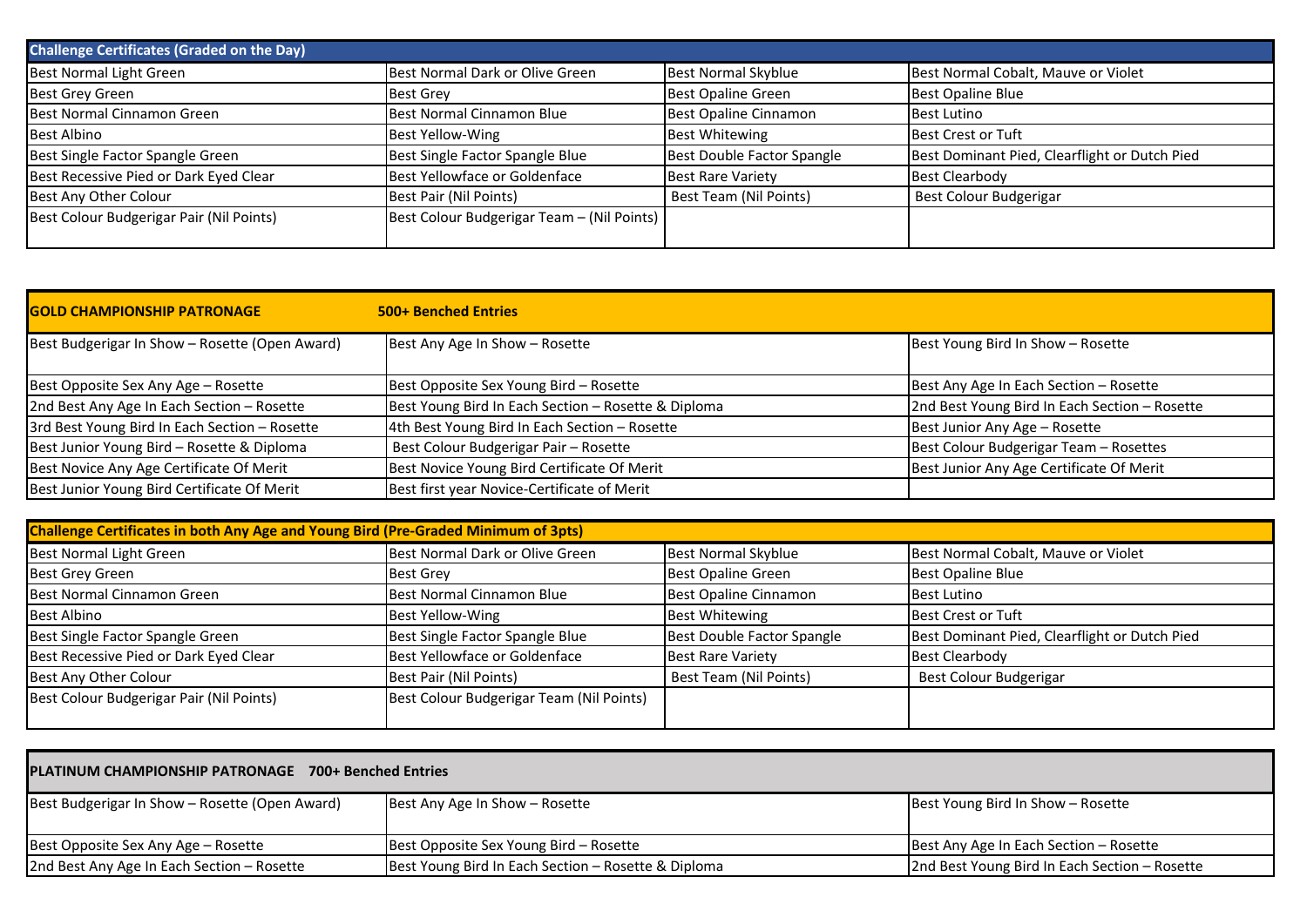| 3rd Best Young Bird In Each Section - Rosette | 4th Best Young Bird In Each Section - Rosette | Best Junior Any Age – Rosette            |
|-----------------------------------------------|-----------------------------------------------|------------------------------------------|
| Best Junior Young Bird - Rosette & Diploma    | Best Colour Budgerigar Pair - Rosette         | Best Colour Budgerigar Team – Rosettes   |
| Best Novice Any Age Certificate Of Merit      | Best Novice Young Bird Certificate Of Merit   | Best Junior Any Age Certificate Of Merit |
| Best Junior Young Bird Certificate Of Merit   | Best first year Novice-Certificate of Merit   |                                          |

| Challenge Certificates in both Any Age and Young Bird (Pre-Graded Minimum of 5pts) |                                          |                            |                                               |
|------------------------------------------------------------------------------------|------------------------------------------|----------------------------|-----------------------------------------------|
| Best Normal Light Green                                                            | Best Normal Dark or Olive Green          | <b>Best Normal Skyblue</b> | Best Normal Cobalt, Mauve or Violet           |
| Best Grey Green                                                                    | <b>Best Grey</b>                         | <b>Best Opaline Green</b>  | Best Opaline Blue                             |
| Best Normal Cinnamon Green                                                         | Best Normal Cinnamon Blue                | Best Opaline Cinnamon      | Best Lutino                                   |
| <b>Best Albino</b>                                                                 | Best Yellow-Wing                         | <b>Best Whitewing</b>      | Best Crest or Tuft                            |
| Best Single Factor Spangle Green                                                   | Best Single Factor Spangle Blue          | Best Double Factor Spangle | Best Dominant Pied, Clearflight or Dutch Pied |
| Best Recessive Pied or Dark Eyed Clear                                             | Best Yellowface or Goldenface            | <b>Best Rare Variety</b>   | <b>Best Clearbody</b>                         |
| Best Any Other Colour                                                              | Best Pair (Nil Points)                   | Best Team (Nil Points)     | Best Colour Budgerigar                        |
| Best Colour Budgerigar Pair (Nil Points)                                           | Best Colour Budgerigar Team (Nil Points) |                            |                                               |

| <b>AREA CHAMPIONSHIP PATRONAGE</b>             |                                                     |                                               |  |
|------------------------------------------------|-----------------------------------------------------|-----------------------------------------------|--|
| Best Budgerigar In Show - Rosette (Open Award) | Best Any Age In Show- Rosette                       | Best Young Bird In Show - Rosette             |  |
| Best Opposite Sex Any Age - Rosette            | Best Opposite Sex Young Bird - Rosette              | Best Any Age In Each Section - Rosette        |  |
| 2nd Best Any Age In Each Section - Rosette     | Best Young Bird In Each Section - Rosette & Diploma | 2nd Best Young Bird In Each Section - Rosette |  |
| 3rd Best Young Bird In Each Section - Rosette  | 4th Best Young Bird In Each Section - Rosette       | Best Junior Any Age - Rosette                 |  |
| Best Junior Young Bird - Rosette & Diploma     | Best Colour Budgerigar Any Age - Rosette            | Best Colour Budgerigar Young Bird - Rosette   |  |
| Best Novice Any Age Certificate Of Merit       | Best Novice Young Bird Certificate Of Merit         | Best Junior Any Age Certificate Of Merit      |  |
| Best Junior Young Bird Certificate Of Merit    | Best first year Novice-Certificate of Merit         |                                               |  |

| Challenge Certificates in both Any Age and Young Bird (Pre Graded Minimum of 7 Points) |                                          |                            |                                               |
|----------------------------------------------------------------------------------------|------------------------------------------|----------------------------|-----------------------------------------------|
| Best Normal Light Green                                                                | Best Normal Dark or Olive Green          | <b>Best Normal Skyblue</b> | Best Normal Cobalt, Mauve or Violet           |
| <b>Best Grey Green</b>                                                                 | <b>Best Grey</b>                         | <b>Best Opaline Green</b>  | <b>Best Opaline Blue</b>                      |
| Best Normal Cinnamon Green                                                             | Best Normal Cinnamon Blue                | Best Opaline Cinnamon      | <b>Best Lutino</b>                            |
| <b>Best Albino</b>                                                                     | Best Yellow-Wing                         | <b>Best Whitewing</b>      | Best Crest or Tuft                            |
| Best Single Factor Spangle Green                                                       | Best Single Factor Spangle Blue          | Best Double Factor Spangle | Best Dominant Pied, Clearflight or Dutch Pied |
| Best Recessive Pied or Dark Eyed Clear                                                 | Best Yellowface or Goldenface            | <b>Best Rare Variety</b>   | <b>Best Clearbody</b>                         |
| Best Any Other Colour                                                                  | Best Pair (Nil Points)                   | Best Team (Nil Points)     | Best Colour Budgerigar                        |
| Best Colour Budgerigar Pair (Nil Points)                                               | Best Colour Budgerigar Team (Nil Points) |                            |                                               |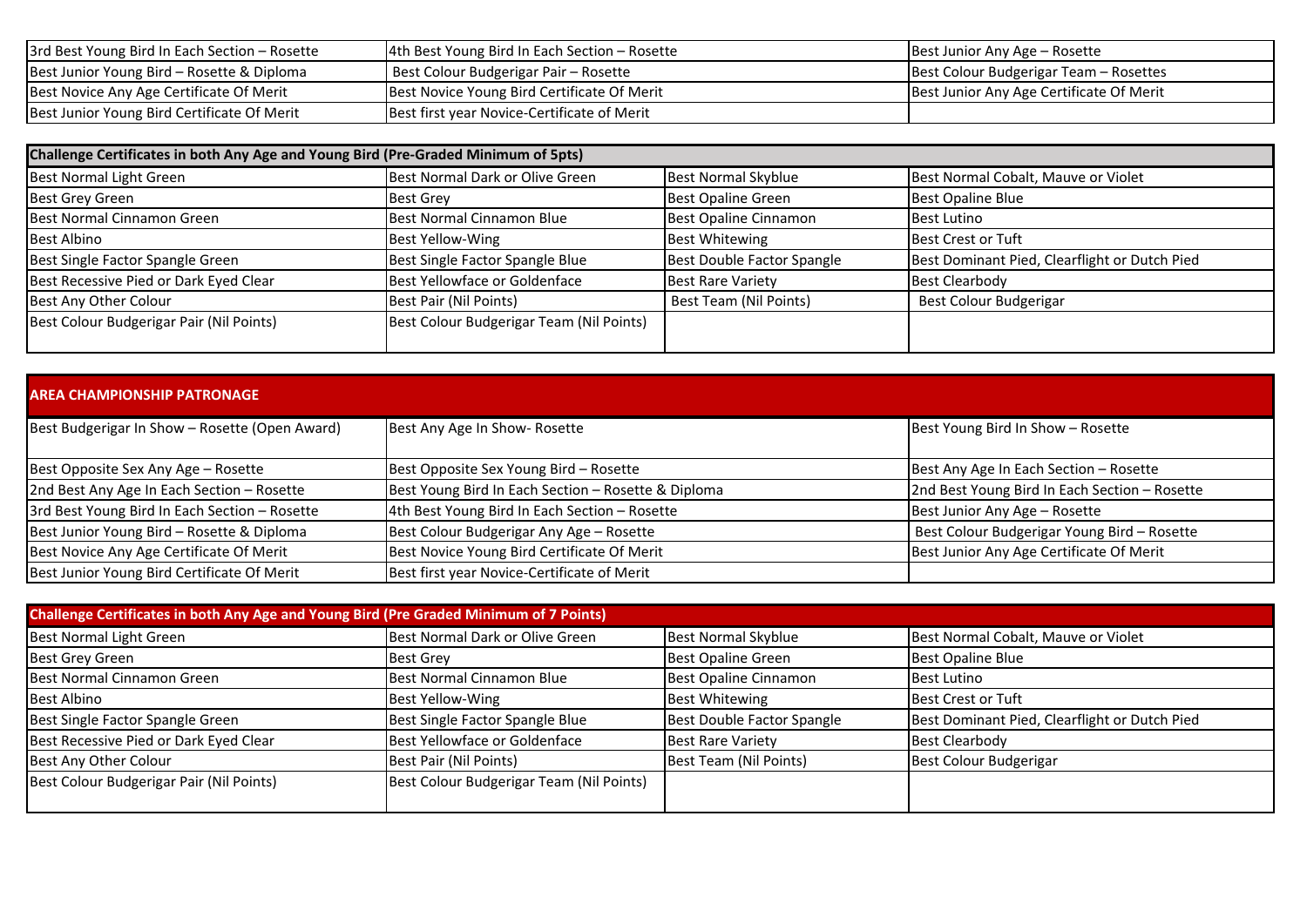### **AREA SPECIALIST & RARE VARIETY PATRONAGE**

Rosettes For Best Any Age & Best Young Bird In Each Of The Following Colours: Lutino, Albino, Yellow-Wing, Whitewing, Crest, Spangle, Dominant Pied, Recessive Pied, Yellow Face, Rare Variety,

#### **Challenge Certificates (Graded on the Day)**

| <b>Best Lutino</b>                            | <b>Best Albino</b>                     | <b>Best Yellow-Wing</b>         | <b>Best Whitewing</b>                    |
|-----------------------------------------------|----------------------------------------|---------------------------------|------------------------------------------|
| Best Crest or Tuft                            | Best Single Factor Spangle Green       | Best Single Factor Spangle Blue | Best Double Factor Spangle               |
| Best Dominant Pied, Clearflight or Dutch Pied | Best Recessive Pied or Dark-Eyed Clear | Best Yellowface or Goldenface   | <b>Best Rare Variety</b>                 |
|                                               |                                        |                                 |                                          |
| <b>Best Clearbody</b>                         | Best Olive, Mauve or Violet            | <b>Best Lacewing</b>            | Best Any Other Colour                    |
| Best Pair (Nil Points)                        | Best Team (Nil Points)                 | Best Colour Budgerigar          | Best Colour Budgerigar Pair (Nil Points) |
| Best Colour Budgerigar Team (Nil Points)      |                                        |                                 |                                          |

## **GOLD SPECIALIST AND RARE VARIETY PATRONAGE**

#### **This Patronage Awarded on a previous years benched entry of 250+ Birds**

Rosettes For Best Any Age & Best Yong Bird In Each of the Following Colours: Lutino, Albino, Yellow-Wing, Whitewing, Crest, Spangle Green, Spangle Blue, Double Factor Spangle; Dominant Pied,

## **Challenge Certificates in Any Age and Young Bird (Pre graded minimum of 3 points )**

| <b>Best Lutino</b>                            | <b>Best Albino</b>                       | <b>Best Yellow-Wing</b>         | <b>Best Whitewing</b>      |
|-----------------------------------------------|------------------------------------------|---------------------------------|----------------------------|
| Best Crest or Tuft                            | Best Single Factor Spangle Green         | Best Single Factor Spangle Blue | Best Double Factor Spangle |
| Best Dominant Pied, Clearflight or Dutch Pied | Best Recessive Pied or Dark-Eyed Clear   | Best Yellowface or Goldenface   | <b>Best Rare Variety</b>   |
| <b>Best Clearbody</b>                         | Best Olive, Mauve or Violet              | <b>Best Lacewing</b>            | Best Any Other Colour      |
| Best Pair (Nil Points)                        | Best Team (Nil Points)                   | Best Colour Budgerigar          |                            |
| Best Colour Budgerigar Pair (Nil Points)      | Best Colour Budgerigar Team (Nil Points) |                                 |                            |

| THE BUDGERIGAR SOCIETY SPECIALIST & RARE VARIETY PATRONAGE<br>(To be awarded to the National Show organised on behalf of The Specialist Societies)<br>Challenge Certificates and Rosettes in both Any Age and Young Bird (Pre Graded Minimum of 7 Points) |                                        |                                 |                            |
|-----------------------------------------------------------------------------------------------------------------------------------------------------------------------------------------------------------------------------------------------------------|----------------------------------------|---------------------------------|----------------------------|
| <b>Best Lutino</b>                                                                                                                                                                                                                                        | Best Albino                            | Best Yellow-Wing                | <b>Best Whitewing</b>      |
| <b>Best Crest or Tuft</b>                                                                                                                                                                                                                                 | Best Single Factor Spangle Green       | Best Single Factor Spangle Blue | Best Double Factor Spangle |
| Best Dominant Pied, Clearflight or Dutch Pied                                                                                                                                                                                                             | Best Recessive Pied or Dark-Eyed Clear | Best Yellowface or Goldenface   | <b>Best Rare Variety</b>   |
| Best Clearbody                                                                                                                                                                                                                                            | Best Olive, Mauve or Violet            | <b>Best Lacewing</b>            | Best Any Other Colour      |
| Best Pair (Nil Points)                                                                                                                                                                                                                                    | Best Team (Nil Points)                 | Best Colour Budgerigar          |                            |